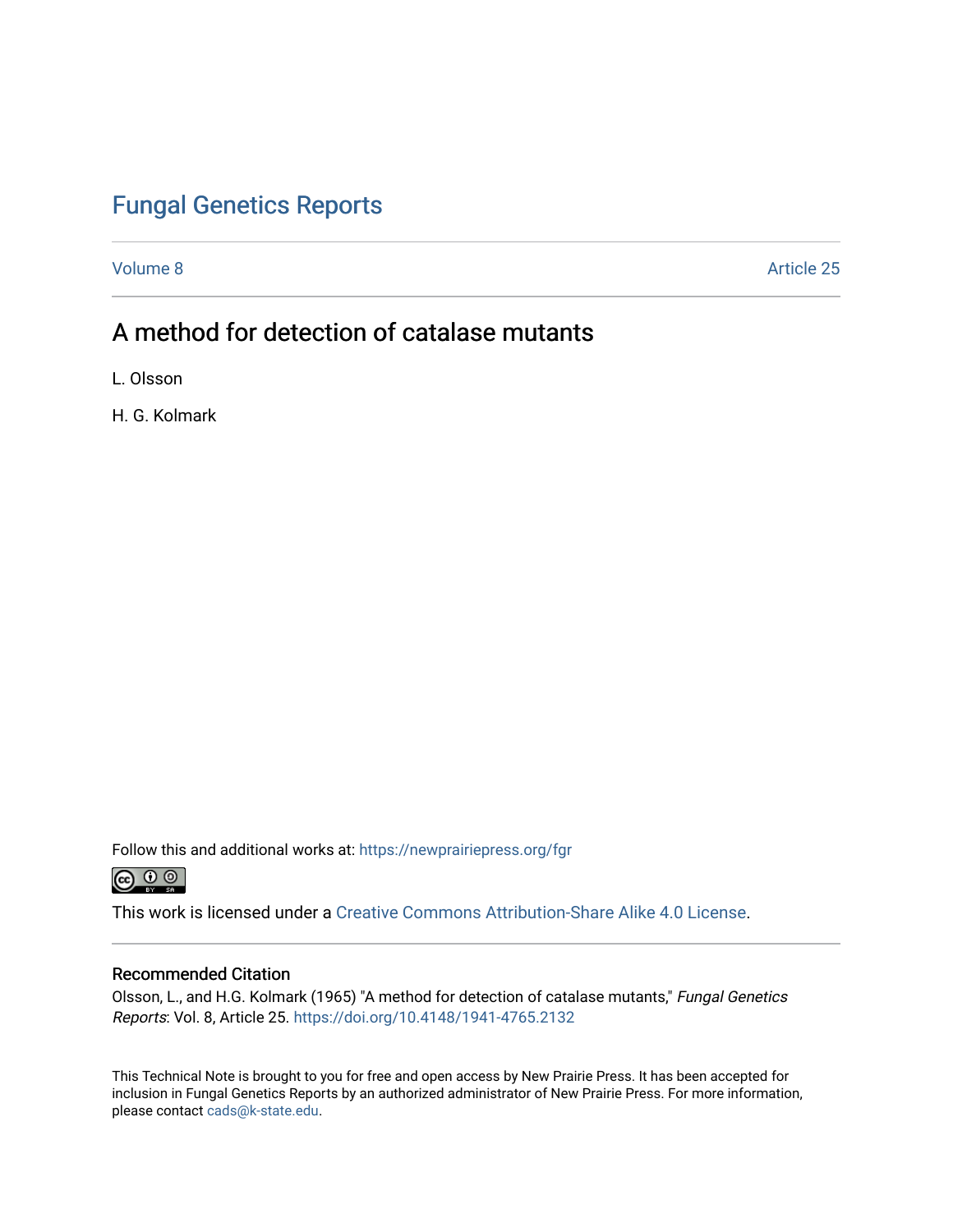### A method for detection of catalase mutants

### Abstract

A method for detection of catalase mutants